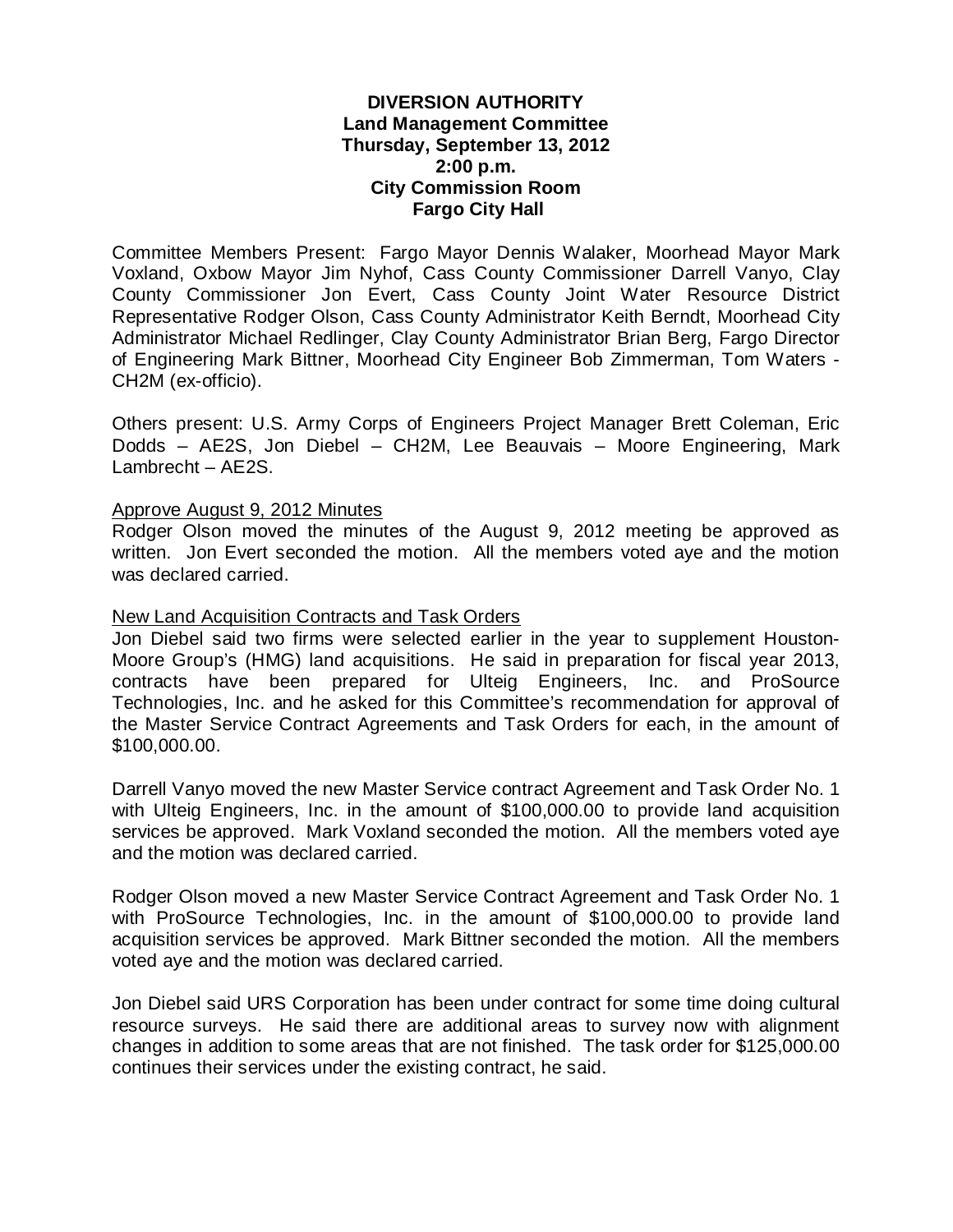Mayor Voxland moved the Authority Work Directive with URS Corporation in the amount of \$125,000.00 be approved. Darrell Vanyo seconded the motion. All the members voted aye and the motion was declared carried.

# Early Acquisition Subcommittee Report

### *Hardship Acquisition Update*

Eric Dodds said the appraisals are taking some time because of the sensitivity of the first three hardship acquisitions in Oxbow. He said the internal review should be finished this week and is then subject to the approval of the Corps. Offers could be made to the property owners following authorization from the Corps, he said, and they would then have several other options if they choose not to accept the offer. He said he is hopeful the Corps review and approval will be completed in September with Board action in October.

Jim Nyhof said he understands the appraisal process takes time; however, perhaps there is more the Corps can do to speed up the process. The property owners already have medical reasons for the hardship acquisitions, he said, and if the process does not move quickly they could be living in that situation through the winter.

Brett Coleman said the review process is in place to assure fairness to both the landowner and the federal taxpayer. He said he can look into the process and make the appraiser aware of Mayor Nyhof's concerns about the timeline. He reminded the Committee that without an authorized project, the risk of acquisition lies with the sponsor.

Jon Diebel said the process can be long, although the expectation in these cases is that it should move quickly.

### *RFQ for Property Management Services*

Eric Dodds said the Request for Proposals (RFQ) for property management services ad was placed in The Forum and two proposals were received, one from Coldwell Banker First Realty and the other from RKAK Realty and Property Management, Inc. The goal is to prepare a recommendation to the Land Management Committee after the RFQ's are reviewed, he said, and present them at the October 11th meetings.

### Discussion of Hayden Heights

Eric Dodds said the Hayden Heights development in West Fargo is in the path of the current alignment of the diversion channel. He said the City of West Fargo is offering the Diversion Authority an opportunity to purchase twenty lots for the outstanding special assessment amounts. He said the development consists of thirty lots - nine privately owned lots, one bank owned, single-family house and twenty lots owned by the City of West Fargo through tax forfeiture. He said the western alignment is not finalized and will not be resolved soon. Most designs would still call for a buyout of Hayden Heights, he said, and if the western alignment were to shift, the lots could be sold.

Mayor Nyhof said early acquisition for medical hardship does not apply in this case and he questioned what criteria would allow for purchasing vacant lots.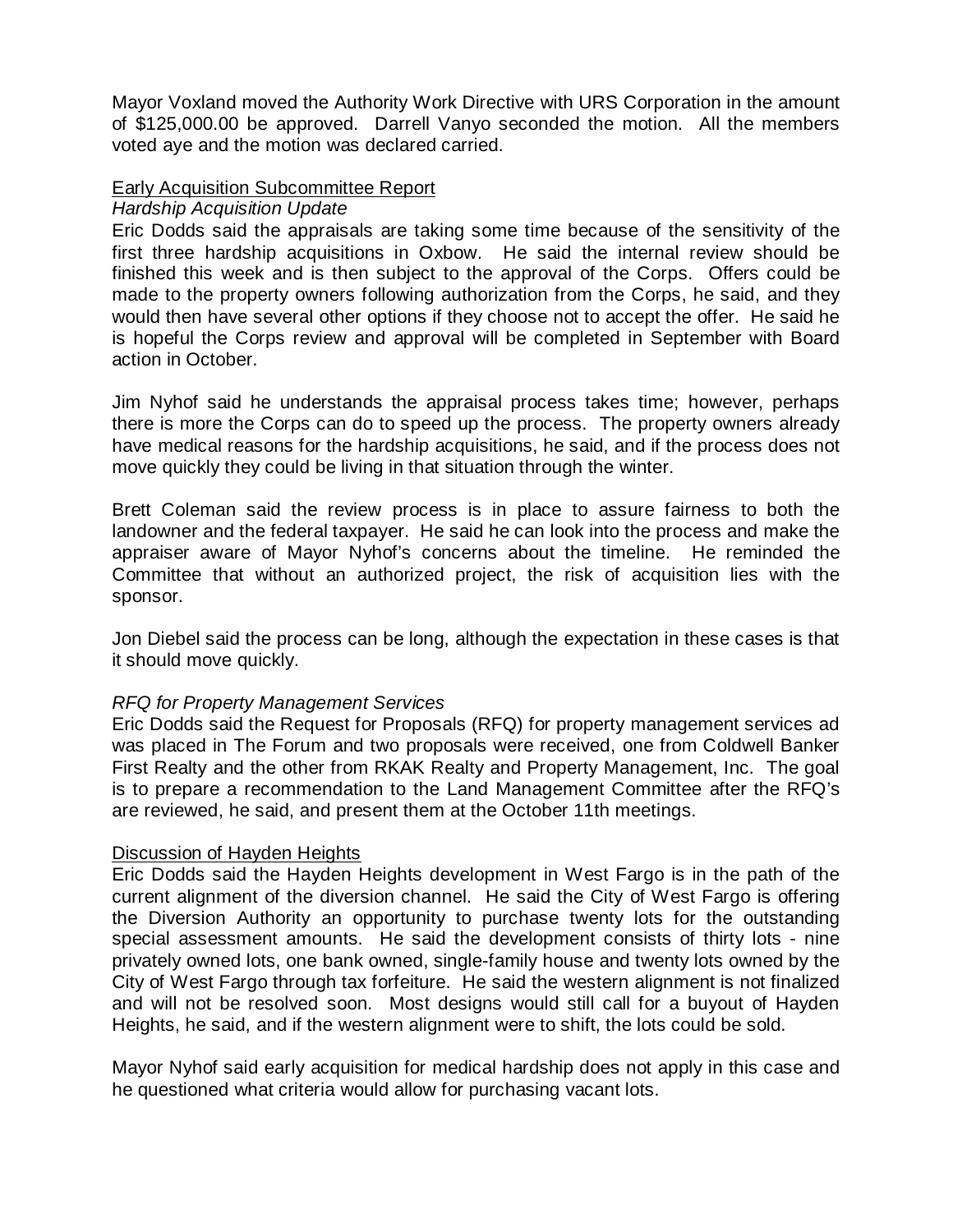Jon Diebel said throughout this process there will be medical and hardship early acquisitions, as well as some early acquisitions for cost savings. The Early Acquisition Subcommittee was formed to address such issues, he said, and that Subcommittee recommended the purchase of the Hayden Heights lots.

In response to a question from Mark Bittner about whether there is an opportunity to request from West Fargo a short moratorium from building on these lots because of the issues related to the alignment, Keith Berndt said he could not speak for them; however, in discussions with the West Fargo Administrator James Brownlee, he sensed a willingness to cooperate. He said they have pending building permits and offers from private individuals on some lots and were willing to wait for the outcome of their offer today but he did not know if they could wait any longer.

Mayor Voxland said with the building season coming to a close, West Fargo is likely getting pressure to proceed with sales of the lots.

Darrell Vanyo said West Fargo should be contacted about the issues brought up and if they are willing to hold onto the lots, the issue can be addressed at the October meeting.

Keith Berndt said he would try to contact Mr. Brownlee prior to the Diversion Authority meeting later today.

Darrell Vanyo moved to table the issue for 30 days or, depending on further discussion with the City of West Fargo, if they are not able to delay, the issue can be brought to the Diversion Authority Board this afternoon for action. Mark Bittner seconded the motion. All the members voted aye and the motion was declared carried.

Tom Waters said this is the kind of issue that will be faced in terms of early acquisition. He suggested asking the consultant to begin looking at Mayor Nyhof's concerns

### Agricultural Policy Subcommittee Update

Mark Lambrecht said the location for the monthly meetings of the Agricultural Policy Subcommittee has been changed to the Cass County Highway building in West Fargo. He said Brian Rust, a farmer who has land on each side of the diversion, has been added as a member. The August 14th meeting was primarily informational with no formal recommendations brought forward, he said, and the September meeting was delayed a week to Tuesday, September 18th at 7:00 p.m.

### Impact of Reduced Assessments in Oxbow

Mayor Nyhof said Oxbow requested a property tax break from Cass County due to the loss in value Oxbow property owners sustained due to the threat of the diversion. Cass County denied the request, he said, and the State Board of Equalization heard their appeal and granted a tax break for 2012, reducing property valuations by 20%. He said he would like this committee to address reimbursement of the resulting losses to the Kindred School District. He said he does not feel that making the school district whole is a lot to ask.